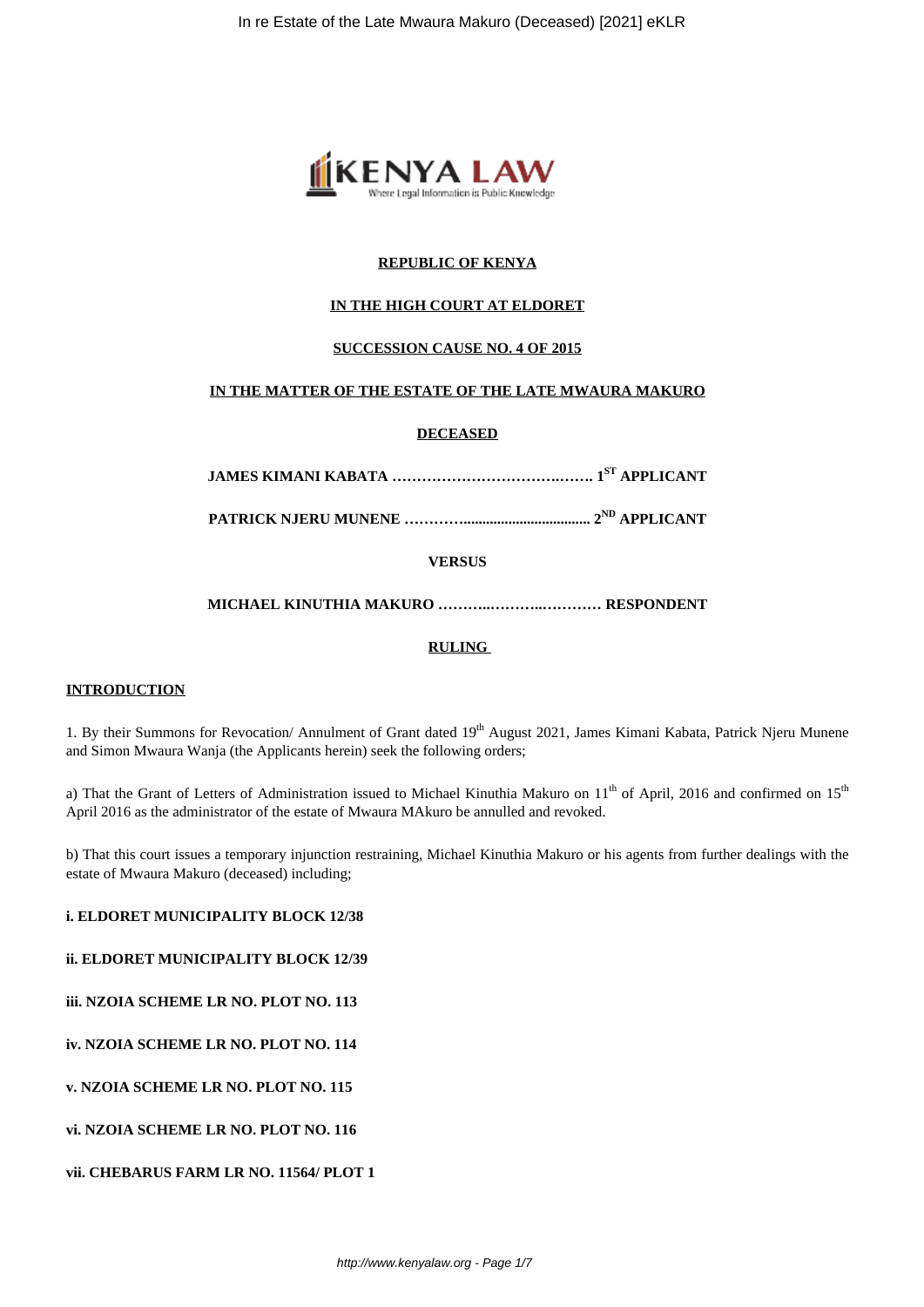# **viii. KENYA COMMERCIAL BANK MOI'S BRIDGE A/C NO. xxxx.**

# **ix. FAMILY BANK ELDORET BRANCH, A/C NO. xxxx.**

# **x. NATIONAL BANK OF KENYA, KITALE BRANCH, A/C NO. xxxx**

## **xi. STANDARD CHARTERED BANK, ELDORET BRANCH, A/C NO. xxxxx**

# **xii. KENYA COMMERCIAL BANK ELDORET BRANCH A/C NO. xxxx**

c) That this Honourable court cancels any subsequent irregular and unlawful transfers and or transactions resultant from the Grant of Letters of Administration issued to Michael Kinuthia Makuro and on the  $15<sup>th</sup>$  of April, 2016.

d) That this Honourable Court do order that Micheal Kinuthia Makuro produces for good record and account detailed statement of accounts and affairs of the estate up to and until the date of such order.

e) That the Honourable Court issues a fresh grant to James Kimani Kabata and Patrick Njeru Munene.

2. The application is premised on the grounds set out therein and the Supporting Affidavit sworn by James Kimani Kabata on 19<sup>th</sup> August 2021. The deponents deposed that on  $15<sup>th</sup>$  April, 2016 this Court issued a Certificate of Confirmation of Grant to Michael Kinuthia Makuro (the administrator), who has failed and or refused to administer the estate to the detriment of the beneficiaries without just cause or reason. The Applicants further deposed that the administrator has frustrated the beneficiaries of the estate with endless unsound applications attempting to among other things, cite them for intermeddling as well as failing to render an account of the affairs of the estate not only to this Court but also to the beneficiaries. The Applicants further averred that in a ruling delivered 26<sup>th</sup> July, 2021 this Court took keen notice of the administrator's ineptitude and sanctioned the beneficiaries in the interest of justice, to proceed to either move the Deputy Registrar to distribute the estate or seek to revoke the grant and pursue an alternative administrator.

3. The Applicants are apprehensive that owing to the continued refusal by the administrator to account and distribute the estate, the estate is continually wasting away and not much may be left to keep for the benefit of the beneficiaries.

4. It is the Applicants' contention that the administrator wants the estate for his exclusive benefit demonstrated by the move, borne of his own admission and record in court, of registering a limited liability company with himself and another beneficiary as the sole directors and shareholders to the exclusion of all others.

5. The Applicants further averred that in a ruling delivered on  $24<sup>th</sup>$  October, 2019 this Court while pronouncing itself in an application seeking to compel the administrator to distribute the estate of the deceased directed the administrator to distribute the estate to all the beneficiaries equally within (6) months from the ruling date and thereafter also render an accurate account of the estate within 3 months post distribution.

6. The Applicants further faulted the administrator for seeking leave to appeal against the ruling of 24<sup>th</sup> October, 2019 directing him to distribute the estate, while failing to undertake his legal obligations to distribute the estate. Therefore the administrator has controverted section 76 (d) (ii) and (iii) of the Law of Succession. Accordingly, the Applicants propose that they be appointed as administrators to the deceased's estate. They already have a mode of distribution of the estate in place and are ready to administer the deceased's estate.

7. Michael Kinuthia Makuro, the Petitioner herein in a Replying Affidavit sworn on  $13<sup>th</sup>$  September, 2021 opposed the application for revocation of grant stating that these proceedings relate to the estate of his father Simeon Mwaura Makuro. The Petitioner denies that the Applicants are heirs or beneficiaries of the estate of his late father but rather are grandchildren having been born of Teresa Wangui Kabata and Joyce Wanjiku Munene respectively while Simon Mwaura Wanja, on the other hand is the son to Peter Kamau Makuro (deceased) who is a brother to the Petitioner.

8. The Petitioner further alleges that the said Simon Mwaura Wanja has supported this Summons and was not aware of it nor was he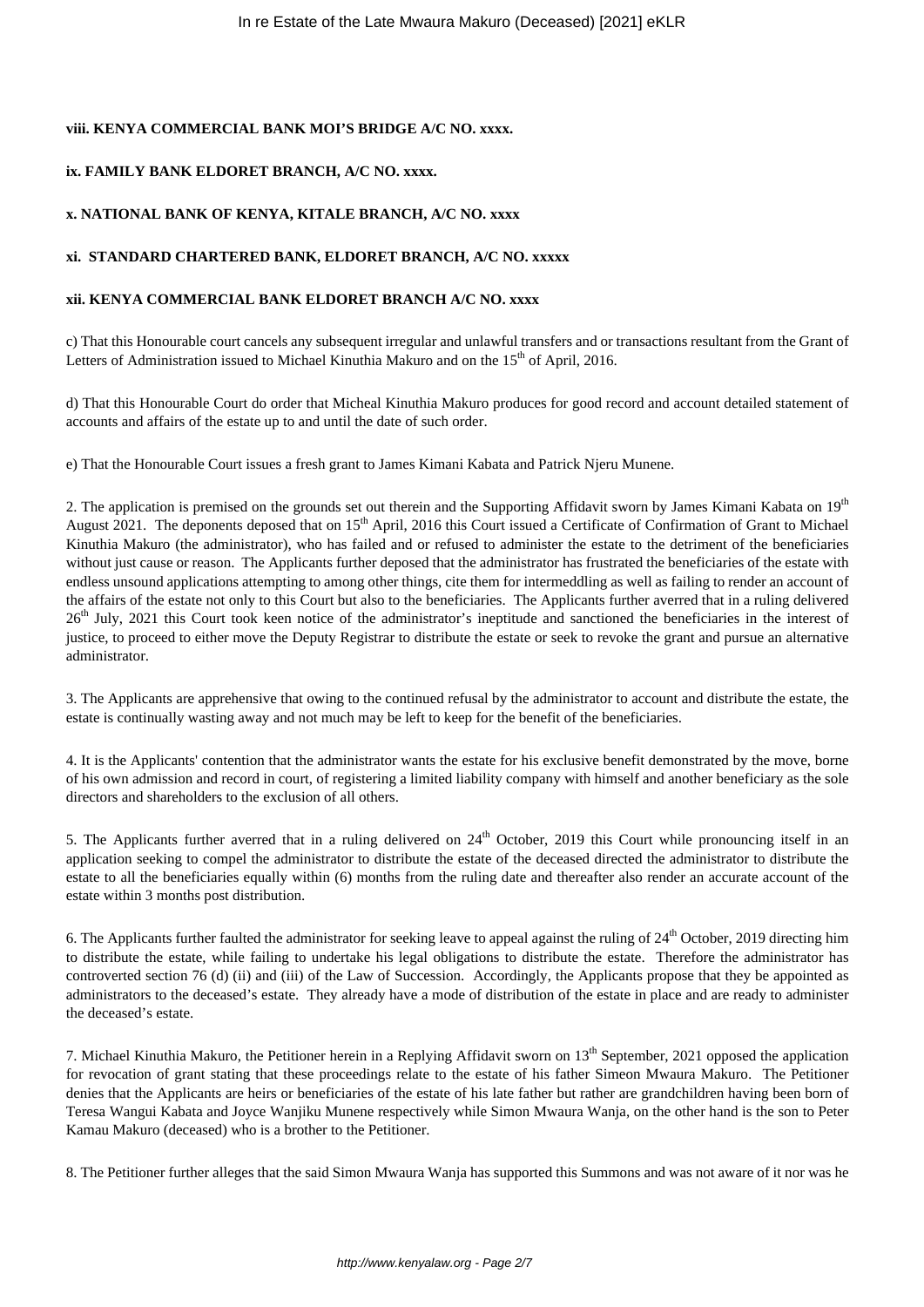consulted prior to its filing.

9. The Petitioner contends that prior to the filing of these proceedings all the beneficiaries herein gave their consent signing Form No. 38 (r26 (2) and that mandate has never been withdrawn by either of them.

10. The Petitioner also contested the allegations by the Applicants that he has failed to distribute the estate while stating that there exists on record a certificate of confirmation of grant complete with shares over the estate to the (10) beneficiaries made on 15<sup>th</sup> April, 2016. The Petitioner further stated that each of the beneficiaries is aware of their share and entitlement in the estate.

11. The Petitioner contends that Simon Mwaura Wanja is grandchild representing the family of their late brother Peter Kamau Mwaura (deceased) and is not strictly speaking as a beneficiary but a trustee of his late father's household which comprises others who are not before court. The Petitioner further states that counsel for the Applicants, Mr. Mwaura Kabata is seriously conflicted in this matter as he is a son to the Petitioner's sister (Teresia Wangui Kabata) and a brother to the 1<sup>st</sup> Applicant and cannot therefore continue giving impartial advice or participate in these proceedings without hurting the said relationships.

12. The Petitioner further contends that the Applicants have not tabled before this court any evidence to show that the estate of the deceased is in danger of extinction and neither have, they produced any evidence of impropriety on the part of the petitioner or that of any other beneficiary. Therefore, according to the petitioner, this instant application is bad in law as it is proffered by persons appointed by an unregistered instrument, that is, a power of attorney that is ordinarily registerable under the Land Registration Act (General Regulations, 2017 rule 18 thereof. The Petitioner further contends that even if the instruments appointing the Applicants were valid their power is only limited to dealing with the specific shares and entitlements of their donors and not the administration of the entire estate.

13. The Petitioner further contends that his father's estate comprises farmlands that are undefined parcels of land which need to be processed through consolidation, amalgamation and finally distribution, which exercise his late father could not accomplish in the 50 years that he held them and which the Petitioner is doing his best to accomplish. He averred that he has always rendered the status of the estate to court whenever called upon to do so and shall continue to do so.

14. The  $7<sup>th</sup>$  beneficiary, Francis Muigai also in opposition to the application filed a Replying Affidavit dated  $14<sup>th</sup>$  September, 2021 in which he averred that the estate has been distributed to the 10 beneficiaries entitled under the grant.

15. The  $10^{th}$  beneficiary, Simon Mwaura Wanja also in opposition to the application filed a Replying Affidavit dated  $14^{th}$ September, 2021 in which he reiterated the contents of the affidavit filed by the Petitioner herein.

16. The application was canvassed by way of written submissions.

## **DETERMINATION**

17. I have carefully considered the application, the affidavits and the submissions filed as well as the authorities relied upon. The only issue is **whether the Grant of Letters of Administration intestate issued to Michael Kkinuthia Makuro on 15th April, 2016 should be revoked"**

18. For such application to succeed, the party applying must prove one or more of the grounds set put in section 76 of the Law of Succession Act which provides as follows:

#### *76 Revocation or annulment of grant*

*A grant of representation, whether or not confirmed, may at any time be revoked or annulled if the court decides, either on application by any interested party or of its own motion—*

*(a) that the proceedings to obtain the grant were defective in substance;*

*(b) that the grant was obtained fraudulently by the making of a false statement or by the concealment from the court of*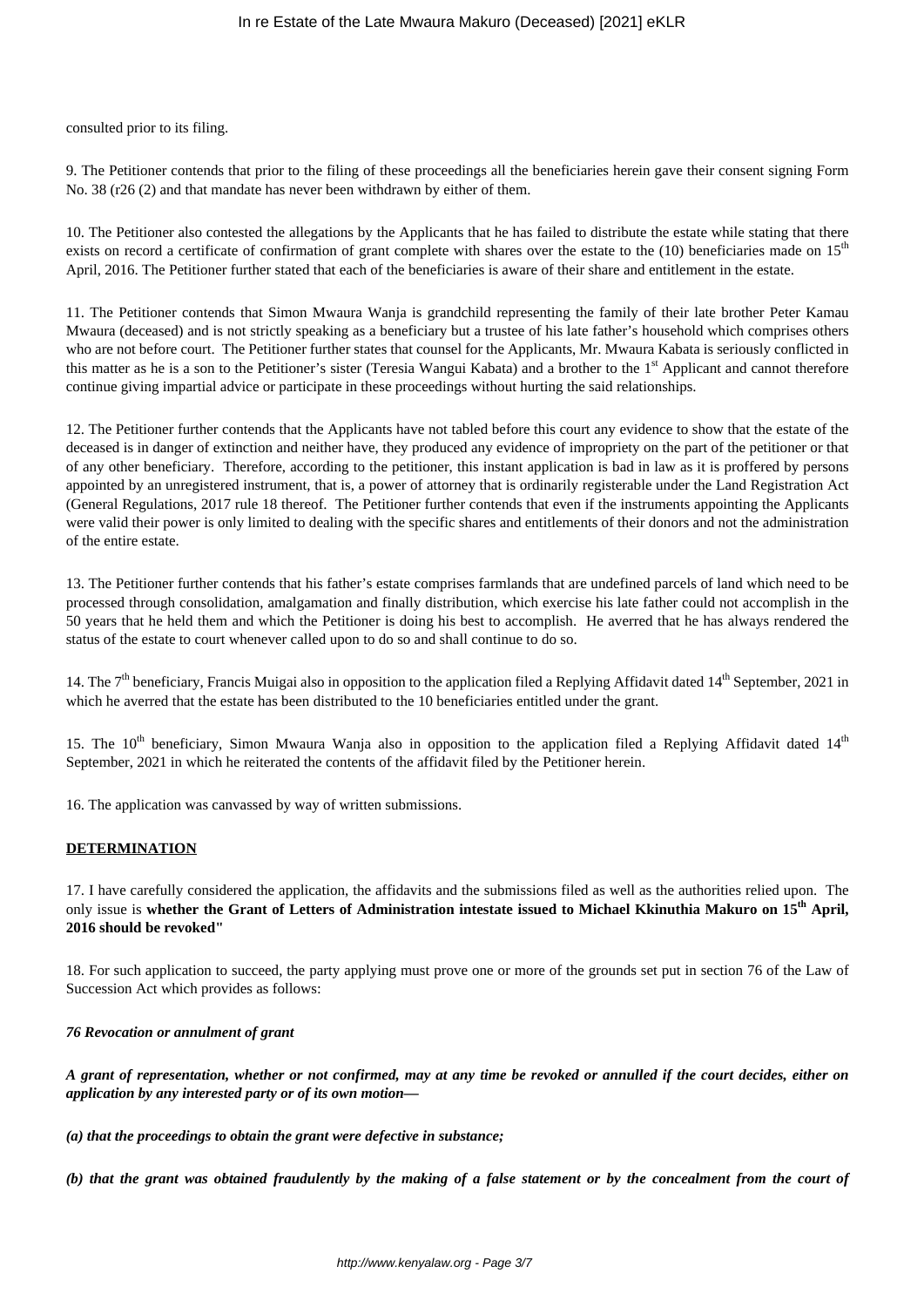#### *something material to the case;*

*(c) that the grant was obtained by means of an untrue allegation of a fact essential in point of law to justify the grant notwithstanding that the allegation was made in ignorance or inadvertently;*

*(d) that the person to whom the grant was made has failed, after due notice and without reasonable cause either—*

*(i) to apply for confirmation of the grant within one year from the date thereof, or such longer period as the court order or allow; or*

*(ii) to proceed diligently with the administration of the estate; or*

*(iii) to produce to the court, within the time prescribed, any such inventory or account of administration as is required by the provisions of paragraphs (e) and (g) of section 83 or has produced any such inventory or account which is false in any material particular; or*

#### *(e) that the grant has become useless and inoperative through subsequent circumstances.*

19. In this instant case, the Applicants appear to anchor their case on two grounds; that the administrator has failed to proceed diligently with the administration of the estate, and secondly, that the administrator has failed *to produce to the court, within the time prescribed, any such inventory or account of administration as is required by the provisions of paragraphs (e) and (g) of section 83 or has produced any such inventory or account which is false in any material particular.*

20. The record herein indicates that the deceased was not survived by a spouse, but by four sons and five daughters. All nine children had equal right or entitlement to apply for administration, going by section 66 of the Law of Succession Act. The  $1<sup>st</sup>$  and  $2<sup>nd</sup>$ Applicants herein are grandchildren to the deceased.

21. A grandchild only becomes a direct heir to the estate of the grandparent where the parent pre-deceased the grandparent. The grandchildren step into the shoes of their deceased parents and take the parent's share in the estate of the grandparents as was enunciated in **RE Estate of Wahome Njoki Wakagoto (2013) eKLR** where it was held: -

**"Under Part V, grandchildren have no right to inherit their grandparents who die intestate after 1st July 1981. The argument is that such grandchildren should inherit from their own parents. This means that the grandchildren can only inherit their grandparents' indirectly through their own parents, the children of the deceased. The children inherit first and thereafter grandchildren inherit from the children. The only time grandchildren inherit directly from their grandparents is when the grandchildren's own parents are dead. The grandchildren step into the shoes of their parents and take directly the share that ought to have gone to the said parents."**

22. The evidence on record suggest that the  $1<sup>st</sup>$  and  $2<sup>nd</sup>$  Applicants herein brought these proceedings on behalf of their mothers; Teresa Makuro Gechanga and Joyce Wanjiku Munene (who are still alive) and who are the beneficiaries to their father's estate. The 1<sup>st</sup> and 2<sup>nd</sup> Applicants' interest emanates from the fact that their mothers are beneficiaries to the deceased's estate, but they are not dependents within the provisions of section 29 of the Law of succession Act as they do not acquire an interest in their grandfather's estate in the suit property by virtue of their mothers' share. The record before court indicates that the 1<sup>st</sup> and 2<sup>nd</sup> Applicants herein are Attorneys at Law having been given the power of attorney to act on behalf of their mothers. From the foregoing, it is my view that the  $1<sup>st</sup>$  and  $2<sup>nd</sup>$  Applicants therefore have locus standi to seek the revocation of grant issued to the administrator herein.

23. The Petitioner has submitted that the deceased was from Agikuyu Community and it thus Agikuyu customary practices about the appointment and removal of administrator or "*Muramati*" are applicable. The Petitioner has further submitted that a "*Muramati*" can only be appointed or removed by elders and therefore the Applicants herein cannot undo what they did not make. The Petitioner has further submitted that the Kikuyu culture is patrilineal with a pattern of inheritance that is based on equal distribution of a man's property among his sons with a proviso that the eldest son may get a slightly larger share.

24. The Judicature Act allows the application of customary Laws where applicable and is not repugnant to justice and morality. See **Section 3(2) of the Judicature Act Cap 8 Laws of Kenya. The appointment of the administrator in this present case was**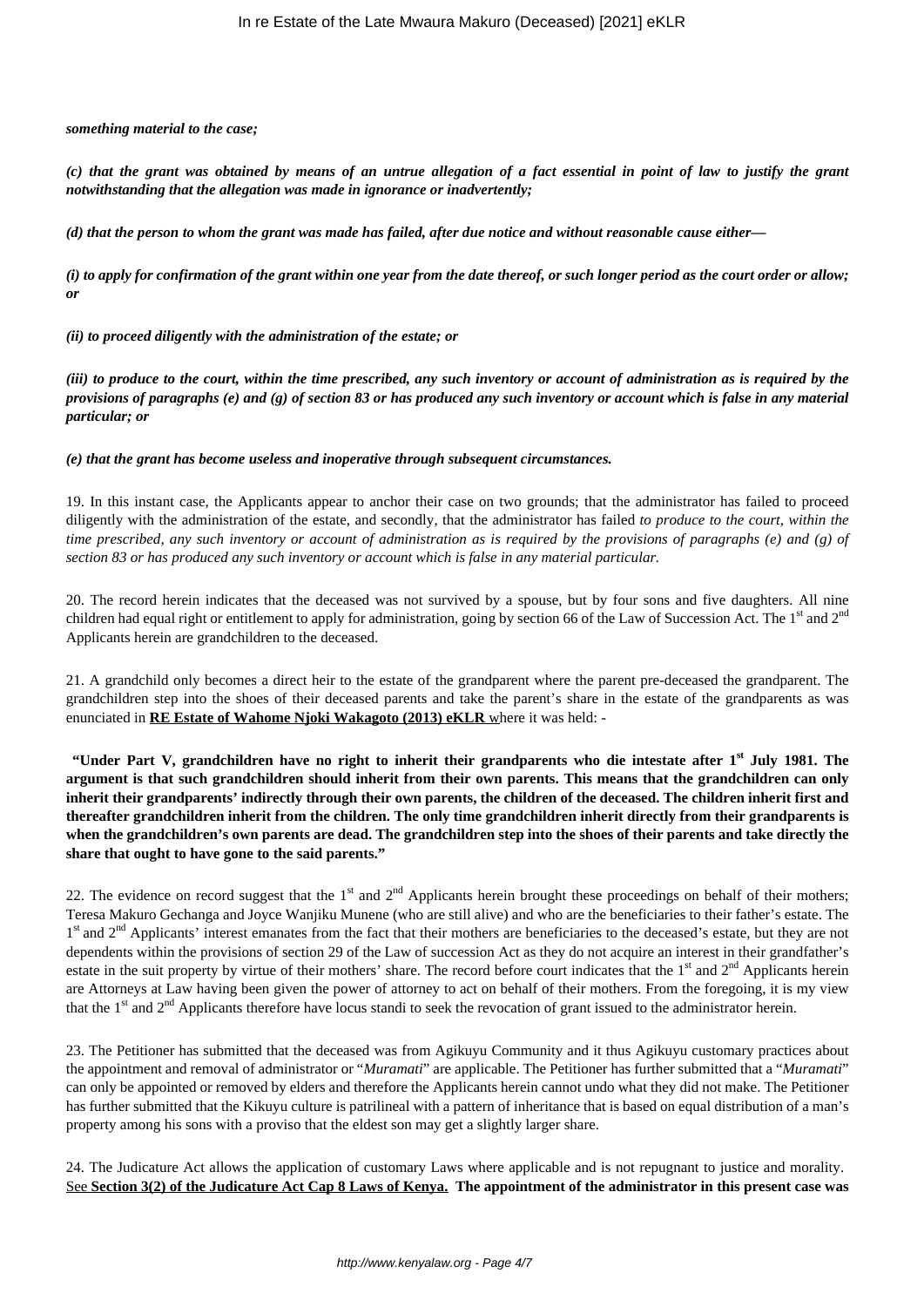**not based on Agikuyu Customary Laws and therefore the argument by the administrator does not hold any water.** *Section 38 of the Law of Succession Act, enshrines the principle of equal distribution of the net intestate estate to the surviving children of the deceased irrespective of gender and whether married and comfortable in their marriage or unmarried. The argument by the Petitioner that the Kikuyu culture is patrilineal is therefore not applicable in the present case.*

25. Failure to distribute a deceased's estate is a ground for revocation of a grant for letters of administration as provided under Section 76 (d) of the Law of Succession. However, such revocation is not automatic. It is conditional. It is dependent on the Applicant demonstrating that notice has been issued to the person who has applied for the grant and that person has failed;

## **a. To apply for confirmation of the grant within a year from the date of such notice or such time fixed and/or prescribed by the court; or**

#### **b. To administer the deceased's estate; or**

#### **c. To produce an inventory or account of administration as required by the law within a time prescribed by the court.**

26. The Applicants herein did not furnish the court with such notice but instead chose to rely on this Court's ruling that was delivered on 24<sup>th</sup> October, 2019 directing the Petitioner; to distribute the estate of the deceased as per the Certificate of Confirmation of Grant, and to complete the administration of the deceased's estate within six months from the date of the ruling and that a full and accurate inventory of the assets and liabilities of the deceased be filed along with an accurate account of all dealings therewith up to the date of account. I am therefore not satisfied that the Application had proven the ground set out in Section 76(d) of the Law of Succession for the revocation of the said Grant.

27. However, the relationship between personal representatives of a deceased and his heirs is a fiduciary one. The administrator herein is in a fiduciary relationship with the beneficiaries of the deceased. **Section 83** of the Law of Succession Act on the duties of personal representatives provides as follows:

#### **"83. Duties of personal representatives**

**Personal representatives shall have the following duties—**

**(a) to provide and pay out of the estate of the deceased, the expenses of a reasonable funeral for him;**

**(b) to get in all free property of the deceased, including debts owing to him and moneys payable to his personal representatives by reason of his death;**

**(c) to pay, out of the estate of the deceased, all expenses of obtaining their grant of representation, and all other reasonable expenses of administration (including estate duty, if any);**

**(d) to ascertain and pay, out of the estate of the deceased, all his debts;**

**(e) within six months from the date of the grant, to produce to the court a full and accurate inventory of the assets and liabilities of the deceased and a full and accurate account of all dealings therewith up to the date of the account;**

**(f) subject to section 55, to distribute or to retain on trust (as the case may require) all assets remaining after payment of expenses and debts as provided by the preceding paragraphs of this section and the income therefrom, according to the respective beneficial interests therein under the will or on intestacy, as the case may be;**

**(g) within six months from the date of confirmation of the grant, or such longer period as the court may allow, to complete the administration of the estate in respect of all matters other than continuing trusts, and to produce to the court a full and accurate account of the completed administration;**

**(h) to produce to the court, if required by the court, either of its own motion or on the application of any interested party in**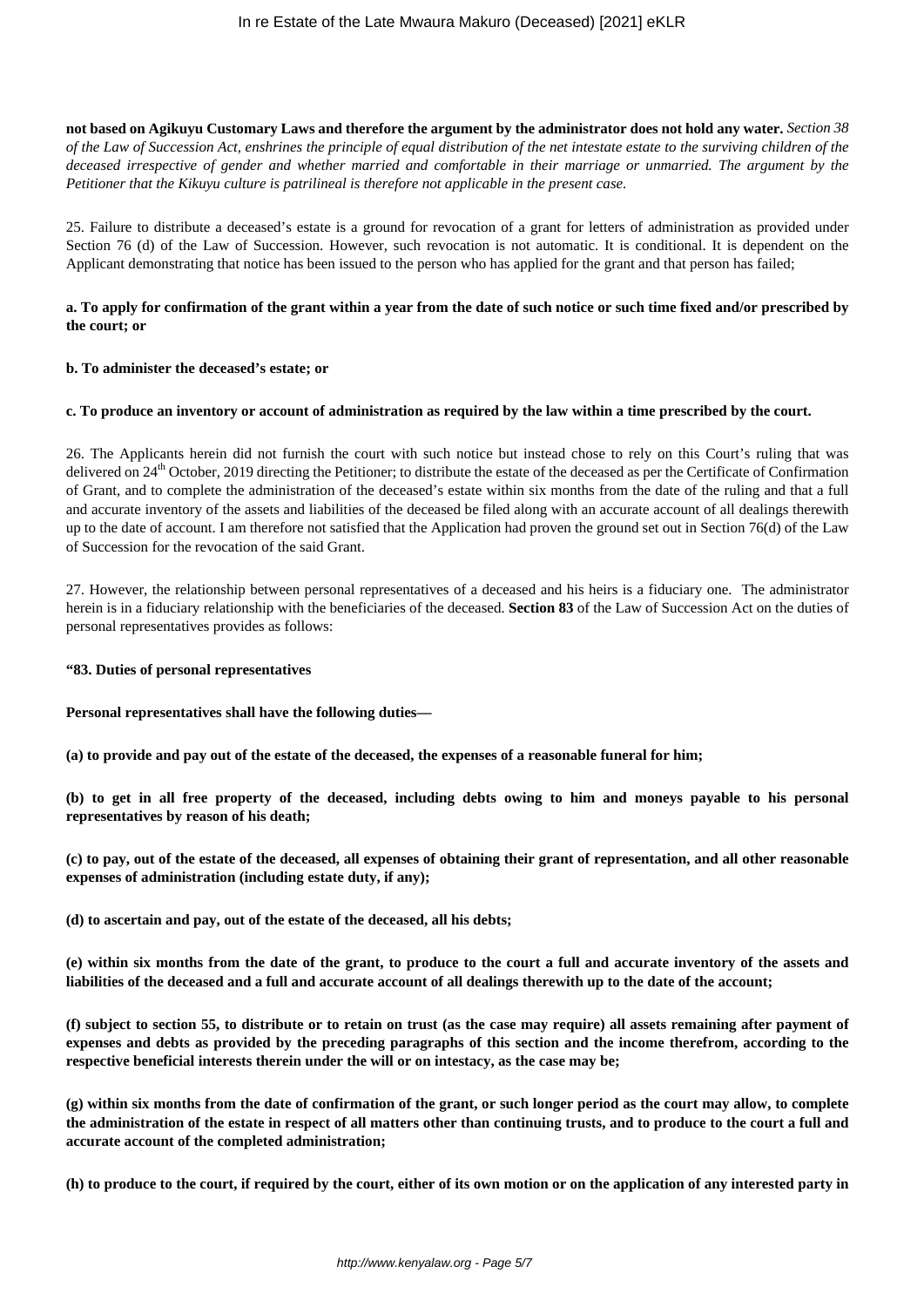**the estate, a full and accurate inventory of the assets and liabilities of the deceased and a full and accurate account of all dealings therewith up to the date of the account;**

## **(i) to complete the administration of the estate in respect of all matters other than continuing trusts and if required by the court, either of its own motion or on the application of any interested party in the estate, to produce to the court a full and accurate account of the completed administration."**

28. The duty to account for the assets, liabilities and dealings of any estate purely lies on the personal representatives. There is no short cut about it. It is a statutory obligation to which the administrator of an estate must adhere without any discretion.

**29. Rule 73** of the Probate and Administration Rules enshrines the inherent power of the court as follows:

## **"Nothing in this rule shall limit or otherwise affect the inherent power of the court to make such orders as may be necessary for the ends of justice or to prevent abuse of the court".**

30. Section 83(e) requires an administrator to within six months from the date of the grant, produce to the court a full and accurate inventory of the assets and liabilities of the deceased and a full and accurate account of all dealings therewith up to the date of the account. Under Section 83(g) an administrator is obligated to complete the administration of the estate in respect of all matters within six months from the date of confirmation of the grant and to produce to the court a full and accurate account of the completed administration.

31. There is no evidence that the administrator completed the administration of the estate within the period specified by law. The administrator has also not filed accounts 6 months from  $14<sup>th</sup>$  May, 2015 when the Grant was issued or within 6 months from  $15<sup>th</sup>$ April, 2016 the date of confirmation of the Grant. Section 83(e) and (g) have therefore not been complied with.

32. The production of accounts is a key component of the administration process of a deceased person's estate. From the moment a grant is issued to a personal representative of a deceased person, the grant holder becomes responsible to the Court in the carrying out of the duties of administrator. Accounts are an accountability tool that will tell the Court whether the administrator has been faithful to the role entrusted to him or her. When an administrator fails to file accounts as required, questions as to the integrity of the process are bound to arise as in the present case. The law has empowered the Court on either of its own motion or on the application of any interested party in the estate, to order an administrator to produce a full and accurate inventory of the assets and liabilities of the deceased and a full and accurate account of all dealings therewith up to the date of the account.

33. From the foregoing, I am satisfied that the administrator has not diligently proceeded with the administration of the estate. The administrator is also liable to produce full and accurate account of his dealings with the estate as required by law.

**34. Rule 73** of the Probate and Administration Rules enshrines the inherent power of the court as follows:

## **"Nothing in this rule shall limit or otherwise affect the inherent power of the court to make such orders as may be necessary for the ends of justice or to prevent abuse of the court".**

35. Indeed, the Applicants have made a good case for the removal of the administrator on account of failing to proceed diligently with the administration of the estate and failure to produce to the Court, within the time prescribed, any such inventory or account of administration as is required by the provisions of paragraphs (e) and  $(g)$  of section 83. These are some of the statutory grounds set out in Section 76(d) of the Act upon which the grant may be revoked.

36. It must be noted that the objective of the court is to uphold substantive justice. Having considered all the circumstances herein, I find that no useful purpose will be served by revoking the Grant. It is for that reason, that I invoke the inherent powers of this court granted under Section 76 of the Law of Succession Act and Section 73 of the Probate and Administration Rules and make the following orders:

**i. Michael Kinuthia Makuro (the administrator herein) shall within 90 days from the date hereof produce a full and accurate inventory of the assets and liabilities of the deceased and a full and accurate account of all dealings therewith up to the date of the account.**